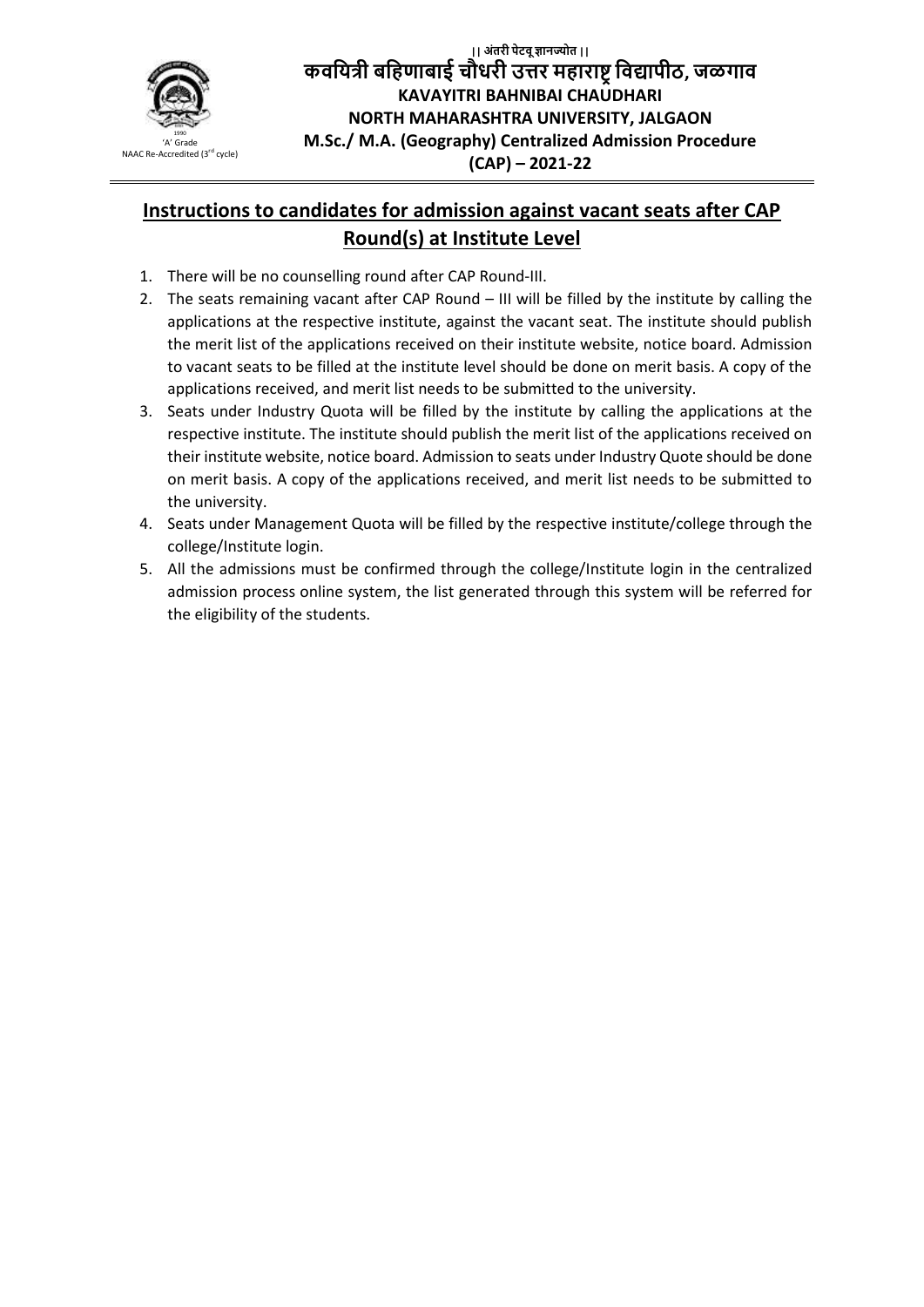| <b>Institute Name</b>                                                              | <b>Choice Code</b> | <b>Course Name</b>             | <b>TotalVacant</b> |
|------------------------------------------------------------------------------------|--------------------|--------------------------------|--------------------|
| Ainpur Parisar Shikshan Prasarak Mandalache S.V.P Arts and Science College, Anipur | 18004904N          | M.Sc. (Organic Chemistry)      | 10                 |
| Arts, Commerce and Science College, Bodvad                                         | 11001604N          | M.Sc. (Organic Chemistry)      | 5                  |
| Arts, Commerce and Science College, Navapur                                        | 27004720N          | M.A./M.Sc. (Geography)         | 15                 |
| Arts, Commerce and Science College, Navapur                                        | 27004704N          | M.Sc. (Organic Chemistry)      | $\overline{2}$     |
| Arts, Commerce and Science College, Navapur                                        | 27004709N          | M.Sc. (Zoology)                | ${\bf 11}$         |
| Arts, Science and Commerce College, Taloda                                         | 26004908N          | M.Sc. (Botany)                 | $\overline{2}$     |
| Arts, Science and Commerce College, Taloda                                         | 26004904N          | M.Sc. (Organic Chemistry)      | 10                 |
| Bhusawal Arts, Science and P.O. Nahata Commerce College, Bhusawal                  | 11001220N          | M.A./M.Sc. (Geography)         | 17                 |
| Bhusawal Arts, Science and P.O. Nahata Commerce College, Bhusawal                  | 11001207N          | M.Sc. (Analytical Chemistry)   | $\overline{3}$     |
| Bhusawal Arts, Science and P.O. Nahata Commerce College, Bhusawal                  | 11001208N          | M.Sc. (Botany)                 | 13                 |
| Bhusawal Arts, Science and P.O. Nahata Commerce College, Bhusawal                  | 11001221N          | M.Sc. (Computer Science)       | 3                  |
| Bhusawal Arts, Science and P.O. Nahata Commerce College, Bhusawal                  | 11001222N          | M.Sc. (Information Technology) | 18                 |
| Bhusawal Arts, Science and P.O. Nahata Commerce College, Bhusawal                  | 11001224N          | M.Sc. (Mathematics)            | 13                 |
| Bhusawal Arts, Science and P.O. Nahata Commerce College, Bhusawal                  | 11001204N          | M.Sc. (Organic Chemistry)      | $\mathbf{1}$       |
| Bhusawal Arts, Science and P.O. Nahata Commerce College, Bhusawal                  | 11001215N          | M.Sc.(Physics)                 | 9                  |
| Bhusawal Arts, Science and P.O. Nahata Commerce College, Bhusawal                  | 11001210N          | M.Sc.(Microbiology)            | 11                 |
| Chalisgaon Edu. Society's Art, Commerce and Science College, Chalisgaon            | 13002021N          | M.Sc. (Computer Science)       | 16                 |
| Chalisgaon Edu. Society's Art, Commerce and Science College, Chalisgaon            | 13002009N          | M.Sc. (Zoology)                | 12                 |
| D.N. Bhole, Arts, Science and Commerce, Bhusawal                                   | 11005021N          | M.Sc. (Computer Science)       | 13                 |
| D.N. Bhole, Arts, Science and Commerce, Bhusawal                                   | 11005005N          | M.Sc. (Inorganic Chemistry)    | $\overline{4}$     |
| D.N. Bhole, Arts, Science and Commerce, Bhusawal                                   | 11005004N          | M.Sc. (Organic Chemistry)      | 6                  |
| Dhanaji Nana College, Faizpur                                                      | 15002808N          | M.Sc. (Botany)                 | $\mathbf 0$        |
| Dhanaji Nana College, Faizpur                                                      | 15002821N          | M.Sc. (Computer Science)       | 13                 |
| Dhanaji Nana College, Faizpur                                                      | 15002805N          | M.Sc. (Inorganic Chemistry)    | 5                  |
| Dhanaji Nana College, Faizpur                                                      | 15002824N          | M.Sc. (Mathematics)            | 12                 |
| Dhanaji Nana College, Faizpur                                                      | 15002804N          | M.Sc. (Organic Chemistry)      | 6                  |
| Dhanaji Nana College, Faizpur                                                      | 15002809N          | M.Sc. (Zoology)                | 0                  |
| Dhanaji Nana College, Faizpur                                                      | 15002815N          | M.Sc.(Physics)                 | $\overline{2}$     |
| Dhanaji Nana College, Faizpur                                                      | 15002810N          | M.Sc.(Microbiology)            | 3                  |
| Dhanaji Nana Vidya Prabodhini's Arts, Commerce and Science College, Jalgaon        | 10006621N          | M.Sc. (Computer Science)       | 21                 |
| Dhanaji Nana Vidya Prabodhini's Arts, Commerce and Science College, Jalgaon        | 10006610N          | M.Sc.(Microbiology)            | 11                 |
| Dhandai Mata Arts College, Amalner                                                 | 12006820N          | M.A./M.Sc. (Geography)         | 14                 |
| Dr. G.D. Bendale Mahila College, Jalgaon                                           | 10000320N          | M.A./M.Sc. (Geography)         | $\overline{2}$     |
| Dr. G.D. Bendale Mahila College, Jalgaon                                           | 10000321N          | M.Sc. (Computer Science)       | 10                 |
| Dr. G.D. Bendale Mahila College, Jalgaon                                           | 10000304N          | M.Sc. (Organic Chemistry)      | 16                 |

Seat Vacancy After CAP Round - III For Admission to First Year M.Sc. and M.A. (Geography) course(s) For The Academic Year 2021-22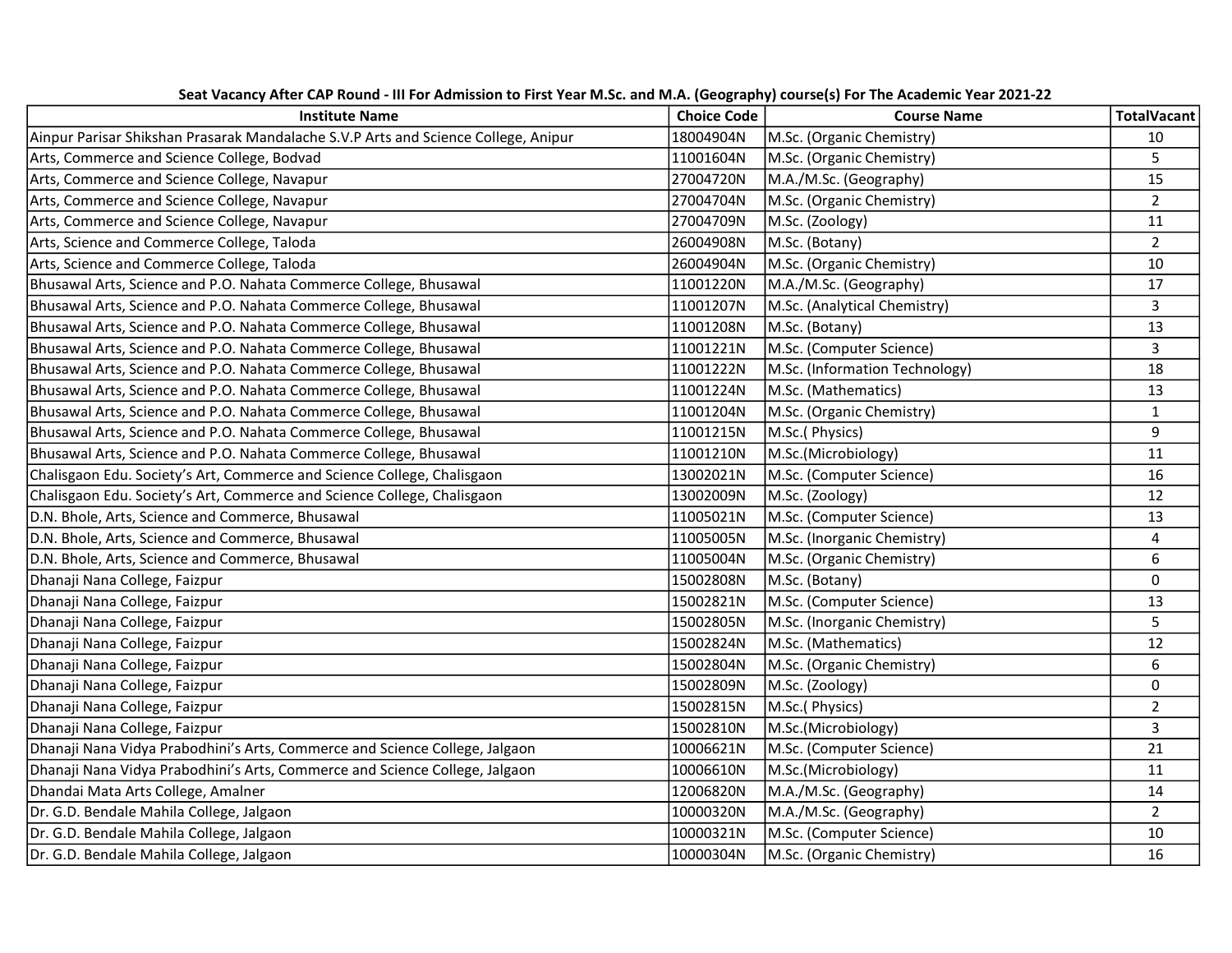| <b>Institute Name</b>                                                             | <b>Choice Code</b> | <b>Course Name</b>             | <b>TotalVacant</b> |
|-----------------------------------------------------------------------------------|--------------------|--------------------------------|--------------------|
| Gangamai Education Trusts Arts, Commerce and Science College, Nagaon-Dhule        | 20005820N          | M.A./M.Sc. (Geography)         | 12                 |
| Gangamai Education Trusts Arts, Commerce and Science College, Nagaon-Dhule        | 20005808N          | M.Sc. (Botany)                 | 12                 |
| Gangamai Education Trusts Arts, Commerce and Science College, Nagaon-Dhule        | 20005804N          | M.Sc. (Organic Chemistry)      | 6                  |
| H.J. Thim College, Mehrun, Jalgaon                                                | 10000922N          | M.Sc. (Information Technology) | 6                  |
| H.J. Thim College, Mehrun, Jalgaon                                                | 10000924N          | M.Sc. (Mathematics)            | $\overline{4}$     |
| J.D.M.V.P's Arts, Commerce and Science, College, Jalgaon                          | 10000220N          | M.A./M.Sc. (Geography)         | 16                 |
| J.D.M.V.P's Arts, Commerce and Science, College, Jalgaon                          | 10000208N          | M.Sc. (Botany)                 | 8                  |
| J.D.M.V.P's Arts, Commerce and Science, College, Jalgaon                          | 10000204N          | M.Sc. (Organic Chemistry)      | 6                  |
| J.D.M.V.P's Arts, Commerce and Science, College, Jalgaon                          | 10000209N          | M.Sc. (Zoology)                | 8                  |
| J.D.M.V.P's Arts, Commerce and Science, College, Jalgaon                          | 10000215N          | M.Sc.(Physics)                 | 12                 |
| Jamner Taluka Edu.Society's Art, Commerce and Science College, Jamner             | 17003224N          | M.Sc. (Mathematics)            | $10\,$             |
| Jamner Taluka Edu.Society's Art, Commerce and Science College, Jamner             | 17003204N          | M.Sc. (Organic Chemistry)      | 8                  |
| Jijamata Shikshan Sansthas Arts, Commerce and Science College, Nandurbar          | 22002820N          | M.A./M.Sc. (Geography)         | $\overline{7}$     |
| Jijamata Shikshan Sansthas Arts, Commerce and Science College, Nandurbar          | 22002808N          | M.Sc. (Botany)                 | 5                  |
| Jijamata Shikshan Sansthas Arts, Commerce and Science College, Nandurbar          | 22002821N          | M.Sc. (Computer Science)       | $\mathbf{2}$       |
| Jijamata Shikshan Sansthas Arts, Commerce and Science College, Nandurbar          | 22002804N          | M.Sc. (Organic Chemistry)      | $\overline{3}$     |
| Jijamata Shikshan Sansthas Arts, Commerce and Science College, Nandurbar          | 22002809N          | M.Sc. (Zoology)                | $\mathbf{1}$       |
| K. Narkhede College, Bhusawal                                                     | 11008821N          | M.Sc. (Computer Science)       | 10                 |
| KCE Society's P.G. College of Science and Technology and Research, Jalgaon        | 10011307N          | M.Sc. (Analytical Chemistry)   | $\overline{7}$     |
| KCE Society's P.G. College of Science and Technology and Research, Jalgaon        | 10011324N          | M.Sc. (Mathematics)            | 14                 |
| KCE Society's P.G. College of Science and Technology and Research, Jalgaon        | 10011304N          | M.Sc. (Organic Chemistry)      | $\overline{7}$     |
| KCE Society's P.G. College of Science and Technology and Research, Jalgaon        | 10011326N          | M.Sc. (Statistics)             | 11                 |
| KCE Society's P.G. College of Science and Technology and Research, Jalgaon        | 10011311N          | M.Sc.(Biotechnology)           | 16                 |
| KCE Society's P.G. College of Science and Technology and Research, Jalgaon        | 10011310N          | M.Sc.(Microbiology)            | $\overline{7}$     |
| Kisan Vidya Prasarak Sansthas S.P.D.M. Arts Commerce and Science College, Shirpur | 24003620N          | M.A./M.Sc. (Geography)         | 10                 |
| Kisan Vidya Prasarak Sansthas S.P.D.M. Arts Commerce and Science College, Shirpur | 24003605N          | M.Sc. (Inorganic Chemistry)    | 9                  |
| Kisan Vidya Prasarak Sansthas S.P.D.M. Arts Commerce and Science College, Shirpur | 24003604N          | M.Sc. (Organic Chemistry)      | $\mathbf{1}$       |
| MGTSM, Arts, Commerce and Science College, Chopda                                 | 14002520N          | M.A./M.Sc. (Geography)         | ${\bf 11}$         |
| MGTSM, Arts, Commerce and Science College, Chopda                                 | 14002521N          | M.Sc. (Computer Science)       | 8                  |
| MGTSM, Arts, Commerce and Science College, Chopda                                 | 14002524N          | M.Sc. (Mathematics)            | 3                  |
| MGTSM, Arts, Commerce and Science College, Chopda                                 | 14002504N          | M.Sc. (Organic Chemistry)      | 5                  |
| MGTSM, Arts, Commerce and Science College, Chopda                                 | 14002509N          | M.Sc. (Zoology)                | 18                 |
| MGTSM, Arts, Commerce and Science College, Chopda                                 | 14002515N          | M.Sc.(Physics)                 | 11                 |
| MGTSM, Arts, Commerce and Science College, Chopda                                 | 14002516N          | M.Sc.(Electronics)             | $\mathbf 0$        |
| MGTSM, Arts, Commerce and Science College, Chopda                                 | 14002510N          | M.Sc.(Microbiology)            | 9                  |

Seat Vacancy After CAP Round - III For Admission to First Year M.Sc. and M.A. (Geography) course(s) For The Academic Year 2021-22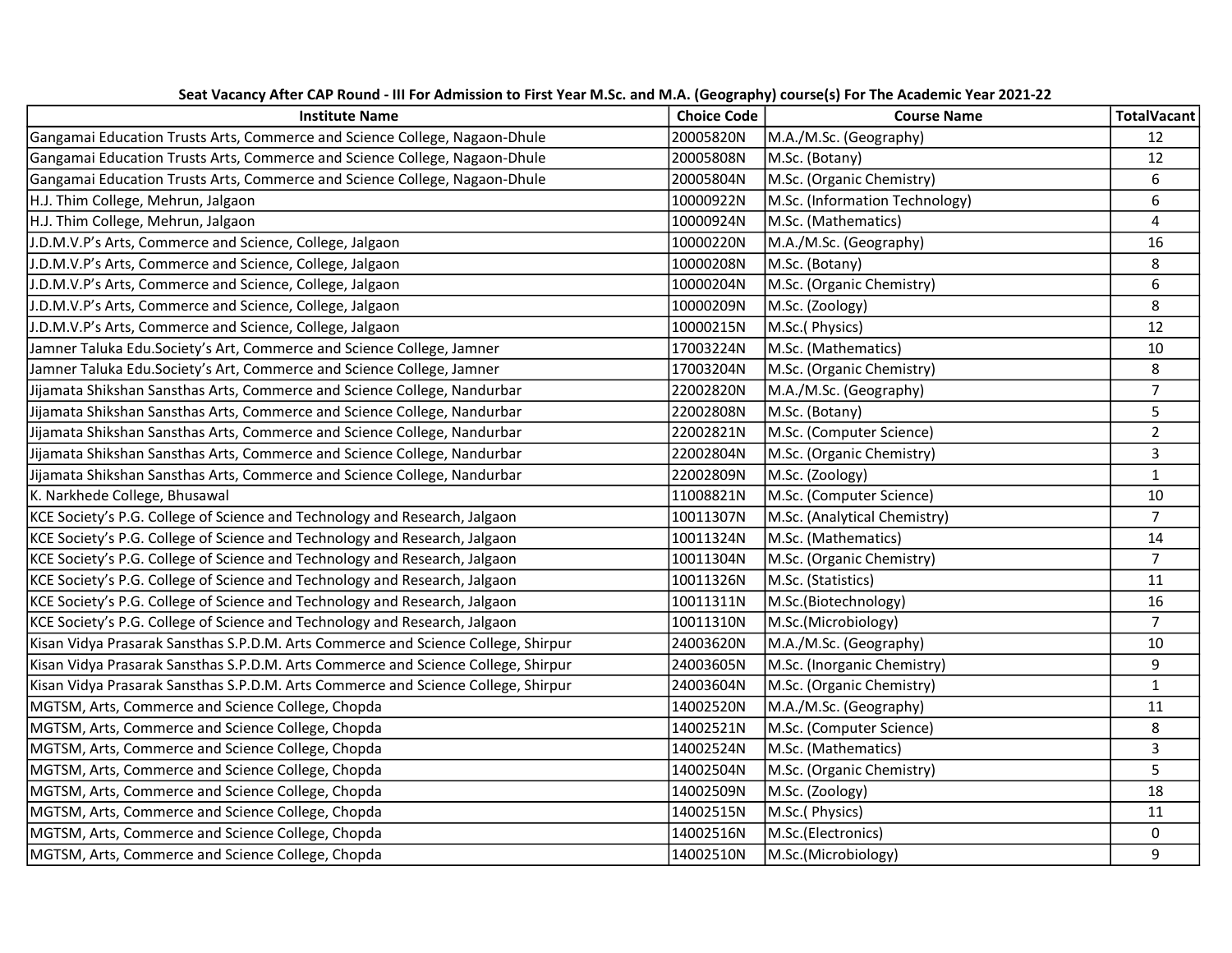| <b>Institute Name</b>                                                                 | <b>Choice Code</b> | <b>Course Name</b>        | <b>TotalVacant</b>      |
|---------------------------------------------------------------------------------------|--------------------|---------------------------|-------------------------|
| Nandurbar Taluka Vidhayak Samiti S G.T. Patil College, Nandurbar                      | 22005320N          | M.A./M.Sc. (Geography)    | 12                      |
| Nandurbar Taluka Vidhayak Samiti S G.T. Patil College, Nandurbar                      | 22005308N          | M.Sc. (Botany)            | 16                      |
| Nandurbar Taluka Vidhayak Samiti S G.T. Patil College, Nandurbar                      | 22005321N          | M.Sc. (Computer Science)  | $10\,$                  |
| Nandurbar Taluka Vidhayak Samiti S G.T. Patil College, Nandurbar                      | 22005324N          | M.Sc. (Mathematics)       | 3                       |
| Nandurbar Taluka Vidhayak Samiti S G.T. Patil College, Nandurbar                      | 22005304N          | M.Sc. (Organic Chemistry) | $\overline{4}$          |
| Nandurbar Taluka Vidhayak Samiti S G.T. Patil College, Nandurbar                      | 22005309N          | M.Sc. (Zoology)           | $\overline{4}$          |
| Nandurbar Taluka Vidhayak Samiti S G.T. Patil College, Nandurbar                      | 22005315N          | M.Sc.(Physics)            | $\overline{7}$          |
| Poojya Sane Guruji Vidya Prasarak Mandals Arts, Science and Commerce College, Shahada | 23003320N          | M.A./M.Sc. (Geography)    | 9                       |
| Poojya Sane Guruji Vidya Prasarak Mandals Arts, Science and Commerce College, Shahada | 23003308N          | M.Sc. (Botany)            | 5                       |
| Poojya Sane Guruji Vidya Prasarak Mandals Arts, Science and Commerce College, Shahada | 23003321N          | M.Sc. (Computer Science)  | $\overline{7}$          |
| Poojya Sane Guruji Vidya Prasarak Mandals Arts, Science and Commerce College, Shahada | 23003324N          | M.Sc. (Mathematics)       | $\mathbf 0$             |
| Poojya Sane Guruji Vidya Prasarak Mandals Arts, Science and Commerce College, Shahada | 23003304N          | M.Sc. (Organic Chemistry) | $\mathsf{O}\xspace$     |
| Poojya Sane Guruji Vidya Prasarak Mandals Arts, Science and Commerce College, Shahada | 23003309N          | M.Sc. (Zoology)           | 4                       |
| Poojya Sane Guruji Vidya Prasarak Mandals Arts, Science and Commerce College, Shahada | 23003315N          | M.Sc.(Physics)            | $\overline{\mathbf{4}}$ |
| Poojya Sane Guruji Vidya Prasarak Mandals Arts, Science and Commerce College, Shahada | 23003310N          | M.Sc.(Microbiology)       | $\overline{2}$          |
| R.C. Patel Educational Trusts R.C.Patel Arts Commerce and Science College, Shirpur    | 24005108N          | M.Sc. (Botany)            | $\overline{7}$          |
| R.C. Patel Educational Trusts R.C.Patel Arts Commerce and Science College, Shirpur    | 24005121N          | M.Sc. (Computer Science)  | 5                       |
| R.C. Patel Educational Trusts R.C. Patel Arts Commerce and Science College, Shirpur   | 24005124N          | M.Sc. (Mathematics)       | $\mathbf{1}$            |
| R.C. Patel Educational Trusts R.C.Patel Arts Commerce and Science College, Shirpur    | 24005104N          | M.Sc. (Organic Chemistry) | 3                       |
| R.C. Patel Educational Trusts R.C.Patel Arts Commerce and Science College, Shirpur    | 24005109N          | M.Sc. (Zoology)           | 8                       |
| R.C. Patel Educational Trusts R.C.Patel Arts Commerce and Science College, Shirpur    | 24005115N          | M.Sc.(Physics)            | $\overline{4}$          |
| R.C. Patel Educational Trusts R.C.Patel Arts Commerce and Science College, Shirpur    | 24005111N          | M.Sc.(Biotechnology)      | $\overline{2}$          |
| R.C. Patel Educational Trusts R.C.Patel Arts Commerce and Science College, Shirpur    | 24005110N          | M.Sc.(Microbiology)       | $\mathbf 0$             |
| Rashtriya Art, Commerce and Science College, Chalisgaon                               | 13002120N          | M.A./M.Sc. (Geography)    | 16                      |
| Rashtriya Art, Commerce and Science College, Chalisgaon                               | 13002108N          | M.Sc. (Botany)            | 14                      |
| Rashtriya Art, Commerce and Science College, Chalisgaon                               | 13002121N          | M.Sc. (Computer Science)  | 6                       |
| Rashtriya Art, Commerce and Science College, Chalisgaon                               | 13002109N          | M.Sc. (Zoology)           | 6                       |
| S.C.A.'s Smt. N.N.C. Arts, Commerce and Science College, Kusumba, Dhule               | 20001804N          | M.Sc. (Organic Chemistry) | 13                      |
| S.S.V.P.Sansths Late Karmaveer Dr. P.R. Ghogare Science College, Dhule                | 20000220N          | M.A./M.Sc. (Geography)    | 8                       |
| S.S.V.P.Sansths Late Karmaveer Dr. P.R. Ghogare Science College, Dhule                | 20000208N          | M.Sc. (Botany)            | $\overline{2}$          |
| S.S.V.P.Sansths Late Karmaveer Dr. P.R. Ghogare Science College, Dhule                | 20000221N          | M.Sc. (Computer Science)  | $\overline{4}$          |
| S.S.V.P.Sansths Late Karmaveer Dr. P.R. Ghogare Science College, Dhule                | 20000224N          | M.Sc. (Mathematics)       | 3                       |
| S.S.V.P.Sansths Late Karmaveer Dr. P.R. Ghogare Science College, Dhule                | 20000204N          | M.Sc. (Organic Chemistry) | $\overline{2}$          |
| S.S.V.P.Sansths Late Karmaveer Dr. P.R. Ghogare Science College, Dhule                | 20000209N          | M.Sc. (Zoology)           | 0                       |
| S.S.V.P.Sansths Late Karmaveer Dr. P.R. Ghogare Science College, Dhule                | 20000231G          | M.Sc. Botany (Granted)    | 0                       |

Seat Vacancy After CAP Round - III For Admission to First Year M.Sc. and M.A. (Geography) course(s) For The Academic Year 2021-22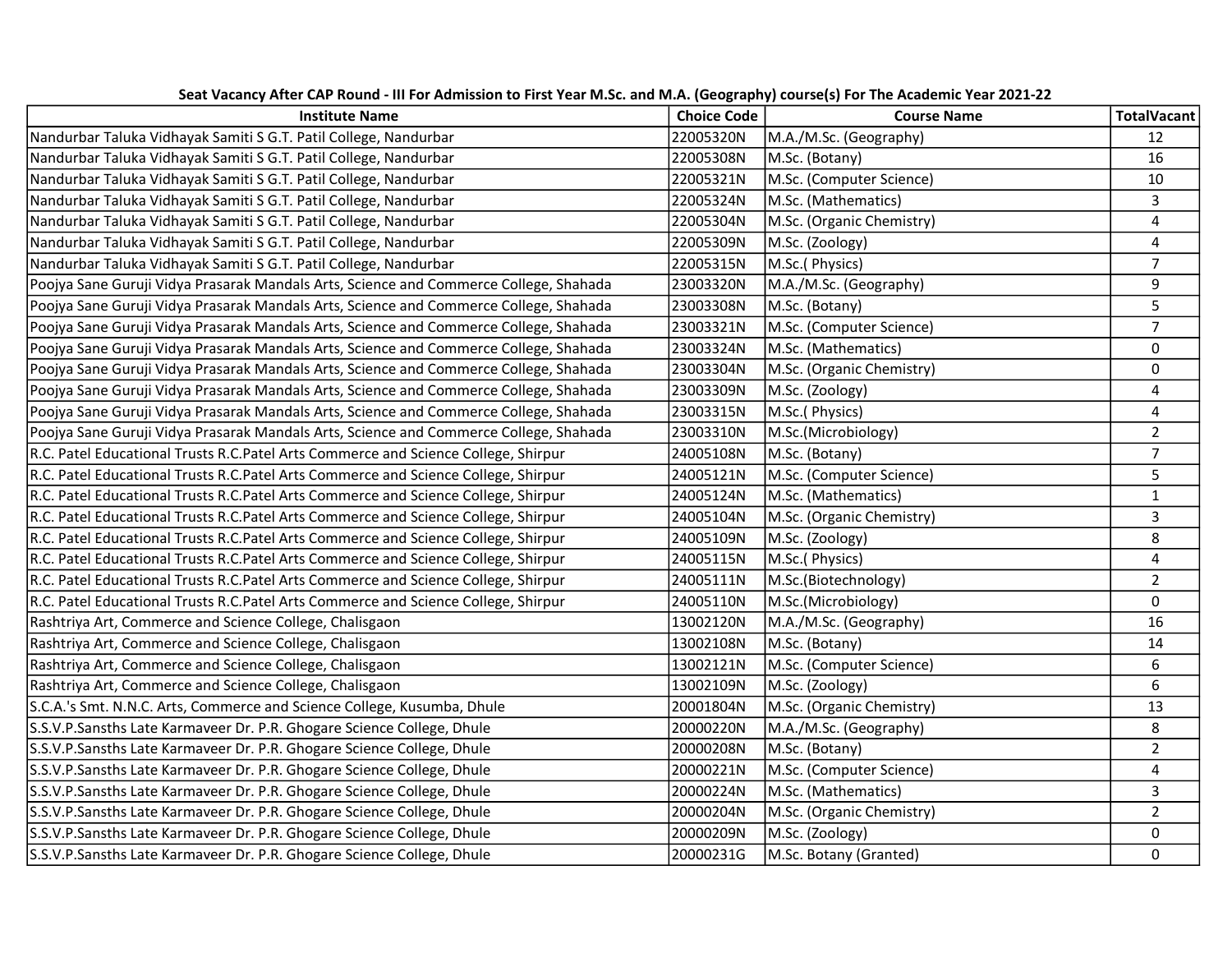| <b>Institute Name</b>                                                                     | <b>Choice Code</b> | $\cdots$<br><b>Course Name</b>                | <b>TotalVacant</b> |
|-------------------------------------------------------------------------------------------|--------------------|-----------------------------------------------|--------------------|
| S.S.V.P.Sansths Late Karmaveer Dr. P.R. Ghogare Science College, Dhule                    | 20000230G          | M.Sc. Organic Chemistry (Granted)             | $\Omega$           |
| S.S.V.P.Sansths Late Karmaveer Dr. P.R. Ghogare Science College, Dhule                    | 20000215N          | M.Sc.(Physics)                                | $\overline{2}$     |
| S.S.V.P.Sansths Late Karmaveer Dr. P.R. Ghogare Science College, Dhule                    | 20000211N          | M.Sc.(Biotechnology)                          | 0                  |
| S.S.V.P.Sansths Late Karmaveer Dr. P.R. Ghogare Science College, Dhule                    | 20000210N          | M.Sc.(Microbiology)                           | $\mathbf{1}$       |
| School of Chemical Sciences, KBCNMU, Jalgaon                                              | 10000D07G          | M.Sc. (Analytical Chemistry)                  | 0                  |
| School of Chemical Sciences, KBCNMU, Jalgaon                                              | 10000D03G          | M.Sc. (Industrial Chemistry)                  | $\mathbf{1}$       |
| School of Chemical Sciences, KBCNMU, Jalgaon                                              | 10000D30G          | M.Sc. (Organic Chemistry)                     | 0                  |
| School of Chemical Sciences, KBCNMU, Jalgaon                                              | 10000D02G          | M.Sc. (Pesticides and Agrochemicals)          | 0                  |
| School of Chemical Sciences, KBCNMU, Jalgaon                                              | 10000D06G          | M.Sc. (Physical Chemistry)                    | $\mathbf 1$        |
| School of Chemical Sciences, KBCNMU, Jalgaon                                              | 10000D01G          | M.Sc. (Polymer Chemistry)                     | $\overline{3}$     |
| School of Computer Sciences, KBCNMU, Jalgaon                                              | 10000G21G          | M.Sc. (Computer Science)                      | $\mathbf{1}$       |
| School of Computer Sciences, KBCNMU, Jalgaon                                              | 10000G22N          | M.Sc. (Information Technology)                | 0                  |
| School of Environmental and Earth Sciences, KBCNMU, Jalgaon                               | 10000I19G          | M.Sc. (Applied Geography)                     | 0                  |
| School of Environmental and Earth Sciences, KBCNMU, Jalgaon                               | 10000I18G          | M.Sc. (Applied Geology)                       | 0                  |
| School of Environmental and Earth Sciences, KBCNMU, Jalgaon                               | 10000I17G          | M.Sc. (Environmental Science)                 | 12                 |
| School of Life Sciences, KBCNMU, Jalgaon                                                  | 10000B12G          | M.Sc.(Biochemistry)                           | $\overline{3}$     |
| School of Life Sciences, KBCNMU, Jalgaon                                                  | 10000B11G          | M.Sc.(Biotechnology)                          | $\mathbf{1}$       |
| School of Life Sciences, KBCNMU, Jalgaon                                                  | 10000B10G          | M.Sc.(Microbiology)                           | 0                  |
| School of Mathematical Sciences, KBCNMU, Jalgaon                                          | 10000A23G          | M.Sc. Mathematics (Computational Mathematics) | $\mathbf{1}$       |
| School of Mathematical Sciences, KBCNMU, Jalgaon                                          | 10000A25G          | M.Sc. Statistics (Industrial Statistics)      | 0                  |
| School of Physical Sciences, KBCNMU, Jalgaon                                              | 10000C14G          | M.Sc. Physics (Energy Studies)                | $\overline{2}$     |
| School of Physical Sciences, KBCNMU, Jalgaon                                              | 10000C13G          | M.Sc. Physics (Material Science)              | $\mathbf{1}$       |
| School of Physical Sciences, KBCNMU, Jalgaon                                              | 10000C16G          | M.Sc.(Electronics)                            | 10                 |
| Secondary Edu. Art, Commerce and Science College Bhalod                                   | 15005604N          | M.Sc. (Organic Chemistry)                     | 8                  |
| Shahada Taluka Co-Op Education Society Ltd. Shahada Sanchalit Science College, Shahada    | 23007821N          | M.Sc. (Computer Science)                      | 9                  |
| Shahada Taluka Co-Op Education Society Ltd. Shahada Sanchalit Science College, Shahada    | 23007804N          | M.Sc. (Organic Chemistry)                     | 0                  |
| Shree. Kakasaheb Hiralal Maganlal Chaudhari Arts, Commerce and Science College, Nandurbar | 22012620N          | M.A./M.Sc. (Geography)                        | 23                 |
| Shree. Kakasaheb Hiralal Maganlal Chaudhari Arts, Commerce and Science College, Nandurbar | 22012608N          | M.Sc. (Botany)                                | $\overline{7}$     |
| Shree. Kakasaheb Hiralal Maganlal Chaudhari Arts, Commerce and Science College, Nandurbar | 22012621N          | M.Sc. (Computer Science)                      | 8                  |
| Shree. Kakasaheb Hiralal Maganlal Chaudhari Arts, Commerce and Science College, Nandurbar | 22012604N          | M.Sc. (Organic Chemistry)                     | 5                  |
| Shree. Kakasaheb Hiralal Maganlal Chaudhari Arts, Commerce and Science College, Nandurbar | 22012609N          | M.Sc. (Zoology)                               | 5                  |
| Shree. Kakasaheb Hiralal Maganlal Chaudhari Arts, Commerce and Science College, Nandurbar | 22012610N          | M.Sc.(Microbiology)                           | 0                  |
| Shri. S.S.V.P.S. Sansthas Arts, Commerce, and Science College, Shindkheda                 | 25004204N          | M.Sc. (Organic Chemistry)                     | 4                  |
| Smt. G.G. Khadase College, Muktainagar                                                    | 18003621N          | M.Sc. (Computer Science)                      | $\overline{7}$     |
| Smt. G.G. Khadase College, Muktainagar                                                    | 18003604N          | M.Sc. (Organic Chemistry)                     | $\mathbf{1}$       |

Seat Vacancy After CAP Round - III For Admission to First Year M.Sc. and M.A. (Geography) course(s) For The Academic Year 2021-22